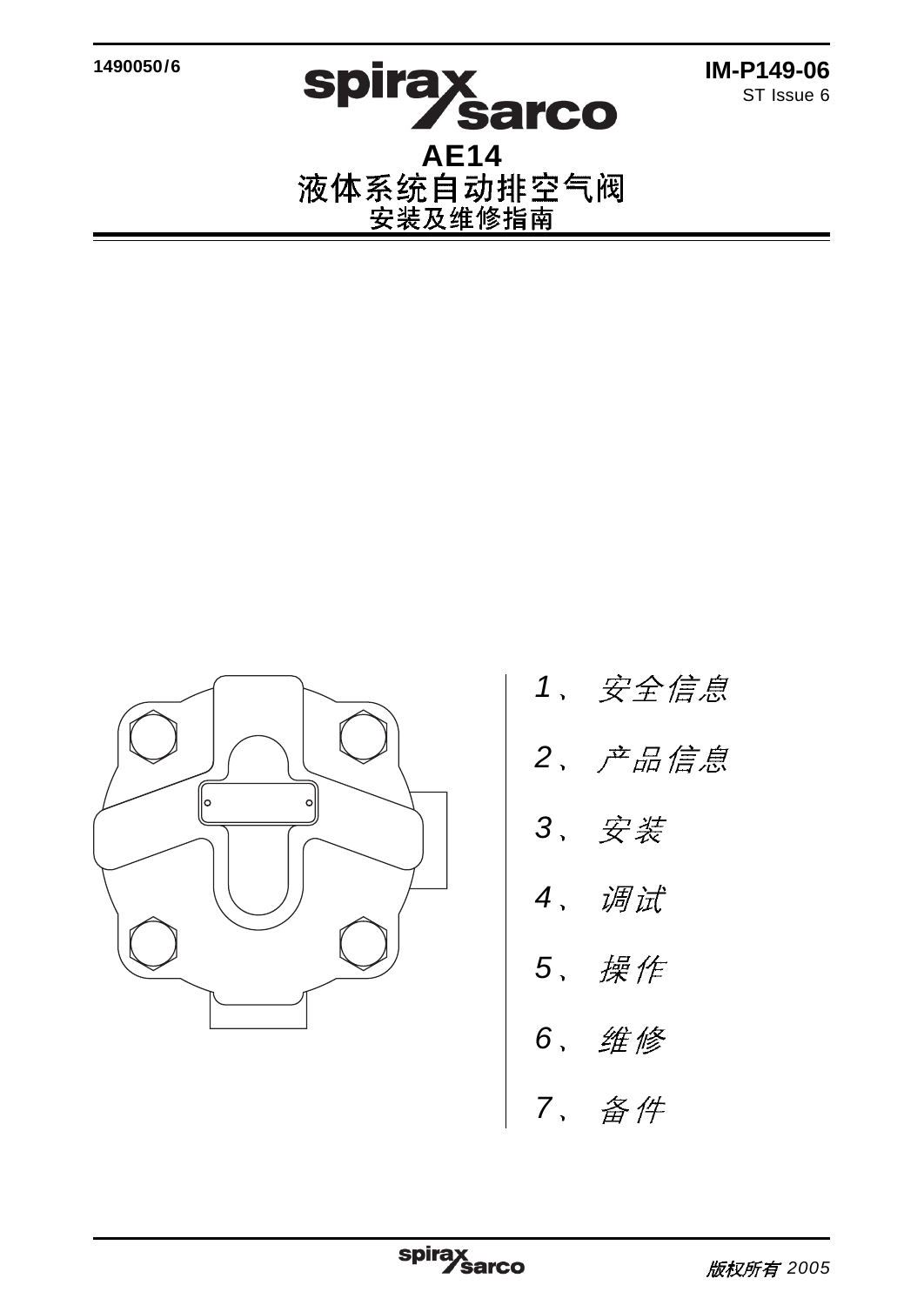# 1. 安全信息

遵守运行说明,由专业合格人员正确安装、调试、维护是该阀门安全运行的唯一保证。 (参见附安全信息第11部分)安装后必须遵守管道线路和工厂建筑安装指南和安全指 南、王具的正确使用方法及配备必要的安全设备。

### 注意

AE14的阀盖垫片和主阀密封垫内有很薄的不锈钢支撑环,如果操作不当可能造成人体伤害。

隔离

应考虑关闭阀门是否将使系统其他部分或操作人员处于危险之中。危险可能有通风管道 和保护设备、或警报装置。确保截止阀逐步关闭、以避免系统震荡。

压力

在进行任何维修之前,请先考虑管道中的物质。确保此阀门已与压力系统完全隔离,并 确保被隔开部分的压力完全排入大气,可通过安装斯派莎克DV型泄压阀很容易实现(详 见相应资料)。不要认为压力表显示为零时,就已全部泄压。

#### 温度

阀门隔离后要冷却至常温、以免烫伤、而且应考虑穿防护服和戴防护镜。

Viton-AE14 主阀芯

如果维通材质的主阀芯被加热到315℃或更高温度,将会分解并产生氢氟酸。如接触或 吸入、将会导致皮肤灼伤和呼吸系统疾病。

#### 处理

本产品可再循环, 处理得当不会引起生态问题。以下部件除外:

#### **Viton-AE14**主阀芯

- 废弃部件可以依照国家和地方的条例掩埋处理。
- 废弃部件可以依照国家和地方的条理进行焚烧,但是必须用洗涤物来清洗焚烧产生 的氟化氪。
- 部件不溶于水溶液。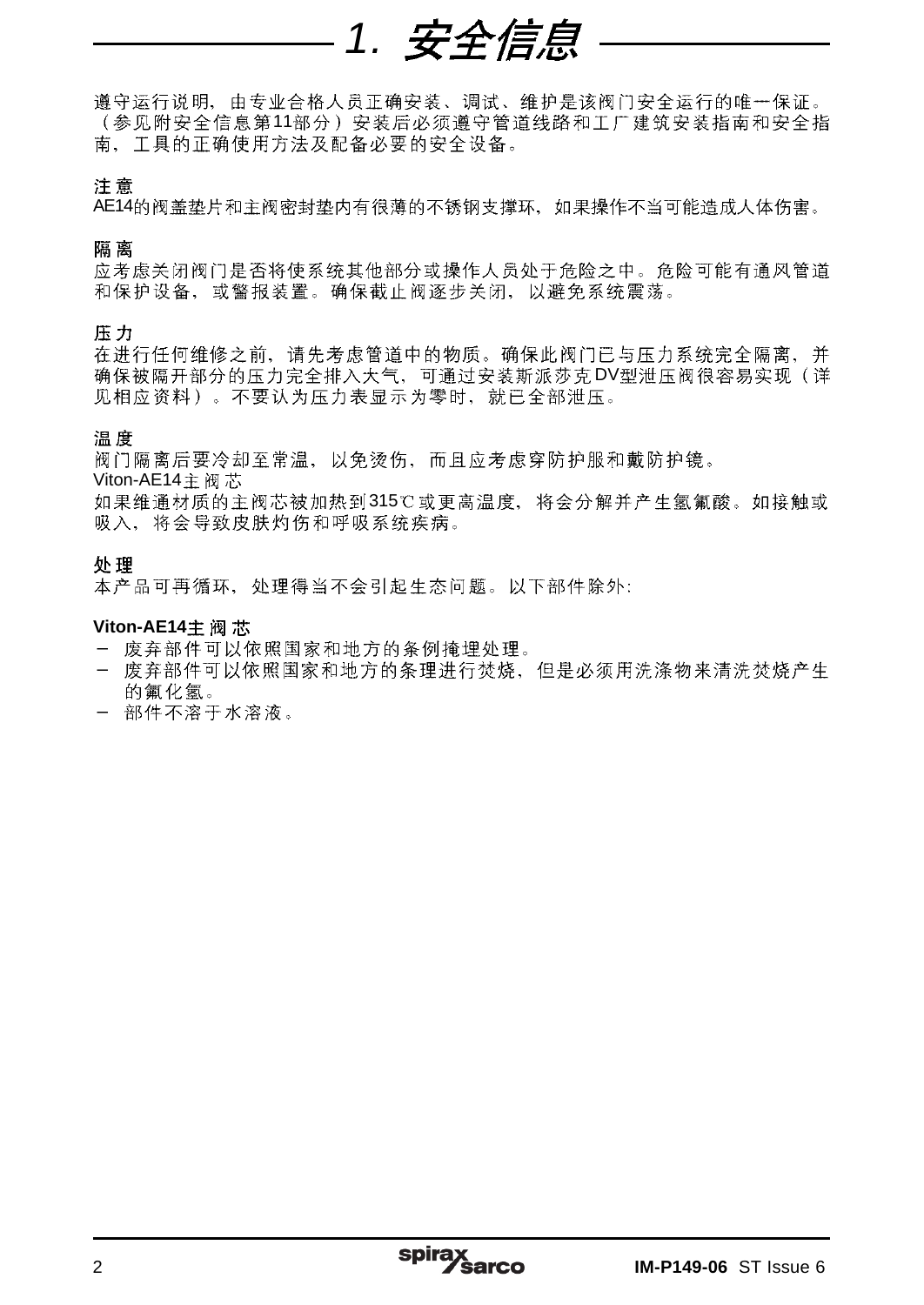

# **2.1**

# **AE14**

AE14是一种用于液体系统的自动排空气阀。它的阀体和阀盖由球墨铸铁制成, 整个组 件都可维修, 标准配置的AE14阀芯是Viton材质。可选择的配置有: 阀内内置一个截止 阀, 它们的型号分别是AE14SV和AE14ESV。

## **AE14E**

AE14E采用了由水研究中心 (WRC) 批准的EPDM阀芯。这种类型的排空气阀中内置 截止阀的型号是AE14ESV。

#### **AE14S**

AE14S阀芯是不锈钢的。

#### 可供选择的型号

| AF14    | 标准版: 采用Viton阀芯  |
|---------|-----------------|
| AF14F   | 采用EPDM阀芯        |
| AE14S   | 采用不锈钢阀芯         |
| AE14SV  | 采用Viton阀芯并内置截止阀 |
| AE14ESV | 采用EPDM阀芯并内置截止阀  |

#### 标准

该产品完全符合欧洲压力设备指令: 97/23/EC, 如果需要, 可提供 (C 标记。

### 证书

产品可提供EN 10204 2.2 材质证书。<br>注: 如需要证书和检验, 请在订购时说明。

# **2.2**

1/2" 和3/4"螺纹连接 BSP或NPT



图1: AE14SV和AE14ESV

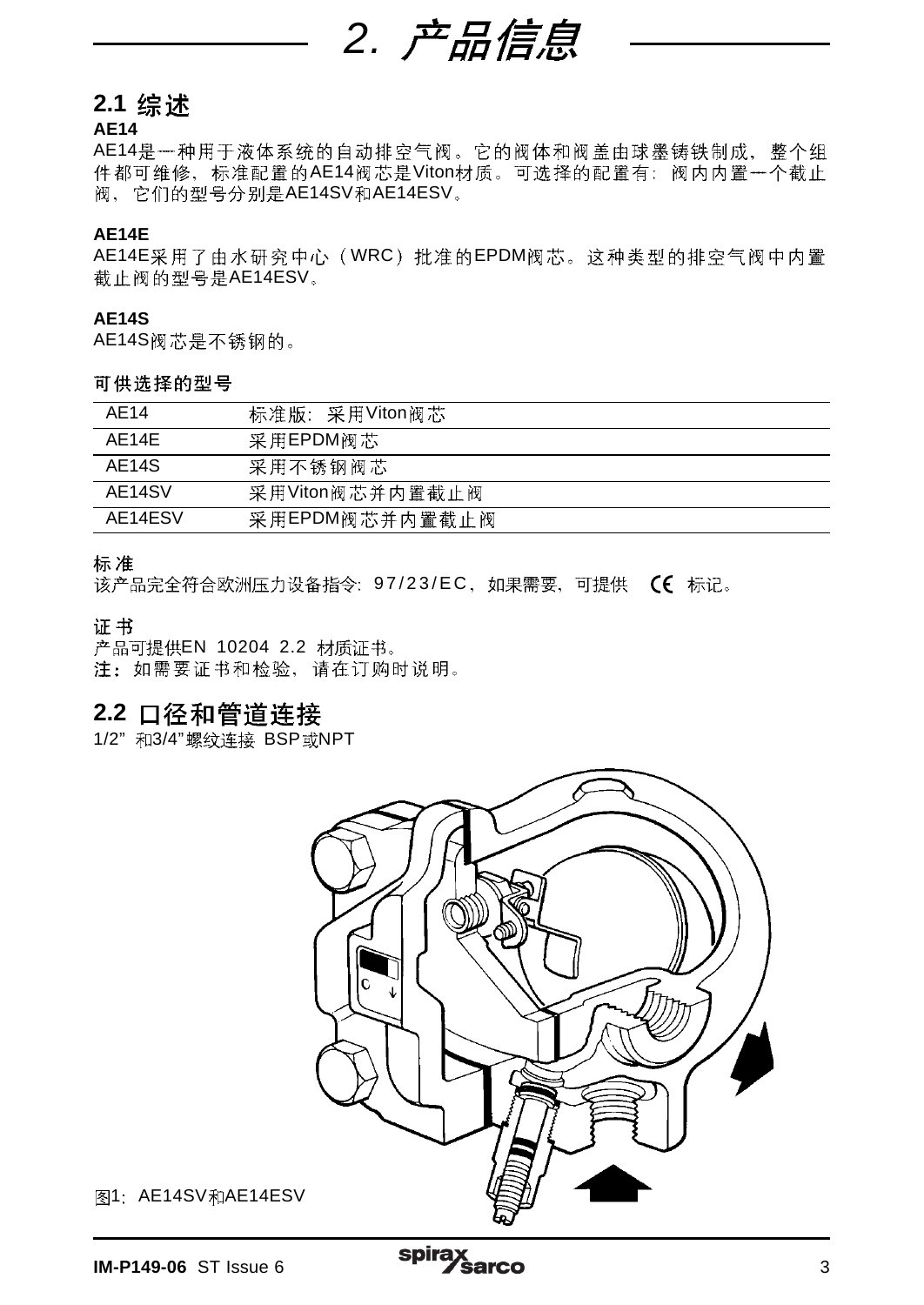# **2.3**



本产品该区域无法使用

# A-D AE14S

B-D AE14和AE14SV C-D-AE14E FOAE14ESV

|  | <b>U</b> D AC 14C ALAC 14COV |  |
|--|------------------------------|--|
|  |                              |  |

| 阀体设计条件               |                           | <b>PN16</b>        |
|----------------------|---------------------------|--------------------|
| PMA 最大允许压力 120℃      |                           | 16bar g            |
| 最大允许温度<br>TMA        |                           | 250 °C             |
| 最小允许温度               |                           | $0^{\circ}$ C      |
| <b>PMO</b><br>最大工作压力 |                           | 16bar q            |
| TMO 最大<br>工作温度       | AE14E和AE14ESV在15.5 bar g时 | 127 <sup>°</sup> C |
|                      | AE14和AE14SV 在14.5 bar q时  | 200 °C             |
|                      | AE14S 在13.6 bar g时        | 250 °C             |
| 最小工作温度               |                           | 0C                 |
| $\triangle$ PMX      | 最大压差, 取决于排放的冷凝水的比重        | 14bar              |
| 设计最大冷态水压试验压力         |                           | 24bar g            |
| 流体最小比重               |                           | 0.6                |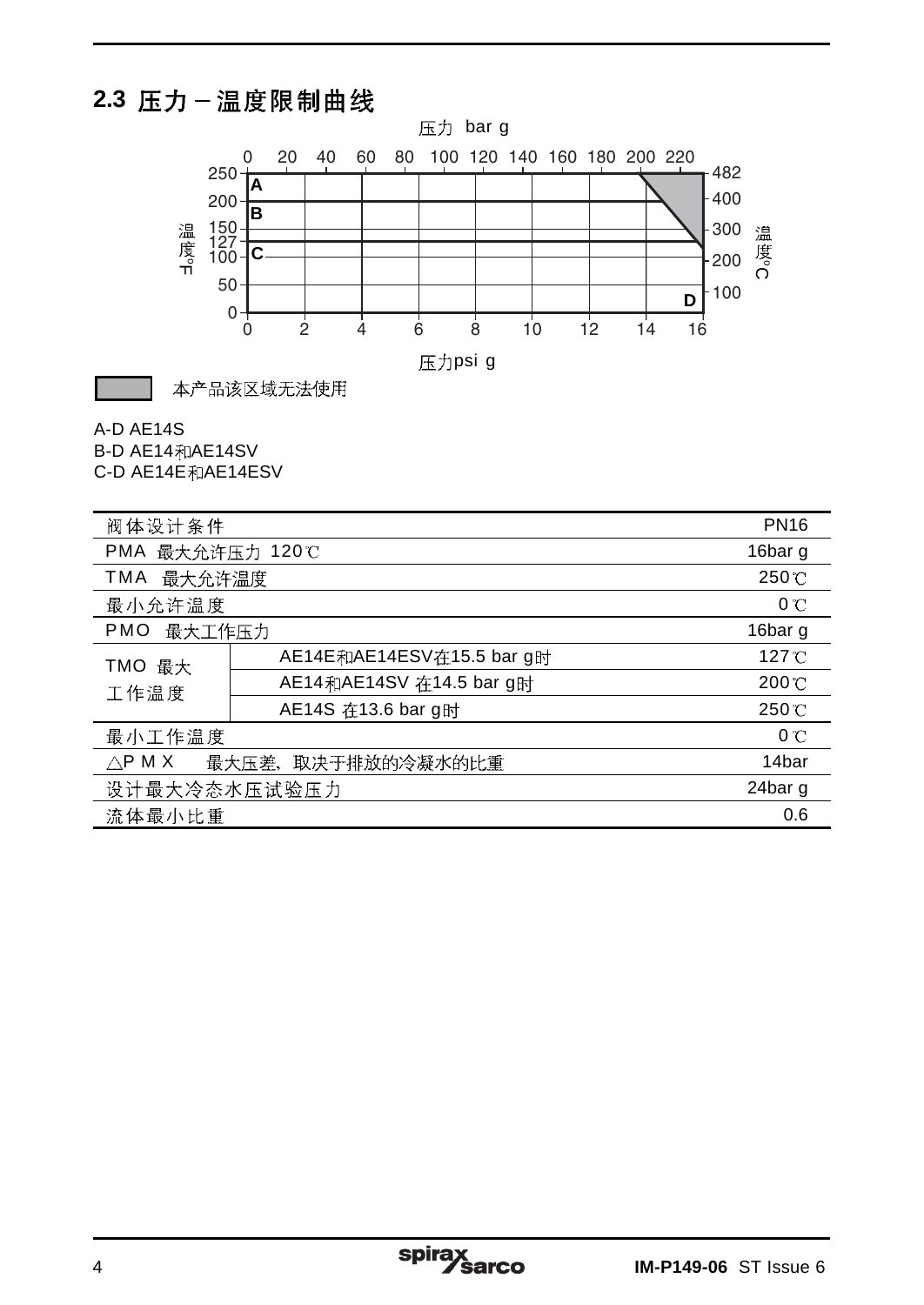3. 安装

注意: 安装前请仔细阅读第1章的安全信息。

警告: 阀盖垫圈和主阀装配密封圈内有薄的不锈钢支撑环, 如果处理不当, 可能会造 成人体伤害。

安装前请先核对安装维修指南、铭牌和技术资料,检查此产品是否适合。

# **3.1**

检查材料、压力和温度以及它们的最大值、是否最大工作限制低于系统的条件。系统 中同时应包含有安全设备、以防超压。

# **3.2**

正确安排安装位置和流动方向。

# **3.3**

把连接口上的盖板拿下。

# **3.4**

这种自动排空气阀应安装在需要排空气的地方的垂直管道上,并使流动方向与阀体上 的方向一致, 这样可以使浮球机构可以在垂直方向上自由上升和下降。铭牌上的向下 箭头应指向下。

排空气阀出口应引到安全地方。



图2

注:如果排气阀排向大气环境,请确保排向安全的地方,因为排出的空气和水温度可 能有100 ℃。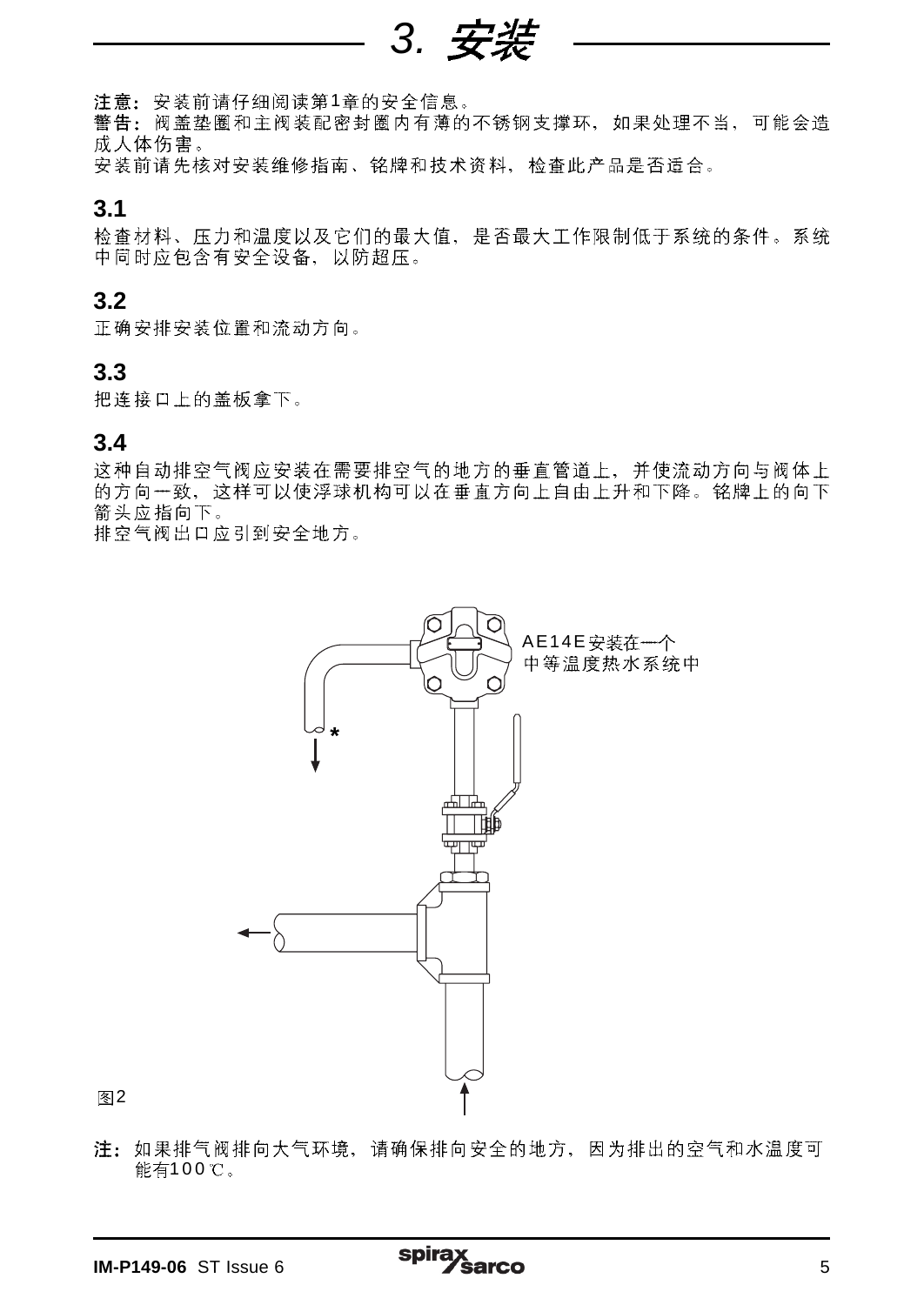4.

安装或维护后保证系统功能完好, 请先测试报警或保护装置.

5. I'E

AE14自动排空气阀原理简单,但是非常可靠,它采用了带杠杆的浮球机构可以保证排<br>放空气和其他气体却不排放水。

一经安装, 无论是在起机或是间歇式应用都可以正常工作, 无需调节。无论是低负荷 还是高负荷、它都可以正常应用。

浮球式排气阀的优点是它们瞬时负荷处理能力非常好,并且关闭紧密,不受水锤和振 动的影响。



**注意:**在维护前请仔细阅读第1章的安全信息。<br>警**告:**阀盖垫片和主阀垫片中含有薄的不锈钢支撑环,如处理不仔细可能导致人体受伤。

#### 综述 **6.1**

所有工作需要由合适的人员操作,采用合适的工具,更换斯派莎克提供的备件。当开 始维护之前,确保排空气阀已与系统的压力隔离开,对AE14SV和AE14ESV来说,只需 把内置的截止阀关闭。

确保被隔离的部分内压力已释放到大气环境、等待一段时间让排气阀冷却到常温下、 防止烫伤、重新安装的时候要保证各个密封面保持清洁。维护结束后要保证整个系统 功能完好。

#### 如何安装主阀 **6.2**

- 松开阀盖螺栓(2), 提起阀盖 (4)。
- 抽出销子(11), 把浮球和杠杆(8)从支撑架(10)上取下。
- 推出主阀芯 (9) 并更换一个新的, 重新安装浮球和杠杆 (8) 。

spira:

- 把浮球上下动作几次,检查浮球阀芯和阀座是否完全对中。
- 更换新的阀盖密封 (3) 重新安装阀盖 (4) 。
- 用推荐的力矩拧紧阀盖螺栓 (2) (见表1)
- 安装好后缓慢打开隔离阀, 直到系统压力达到正常水平。
- 检查是否泄露。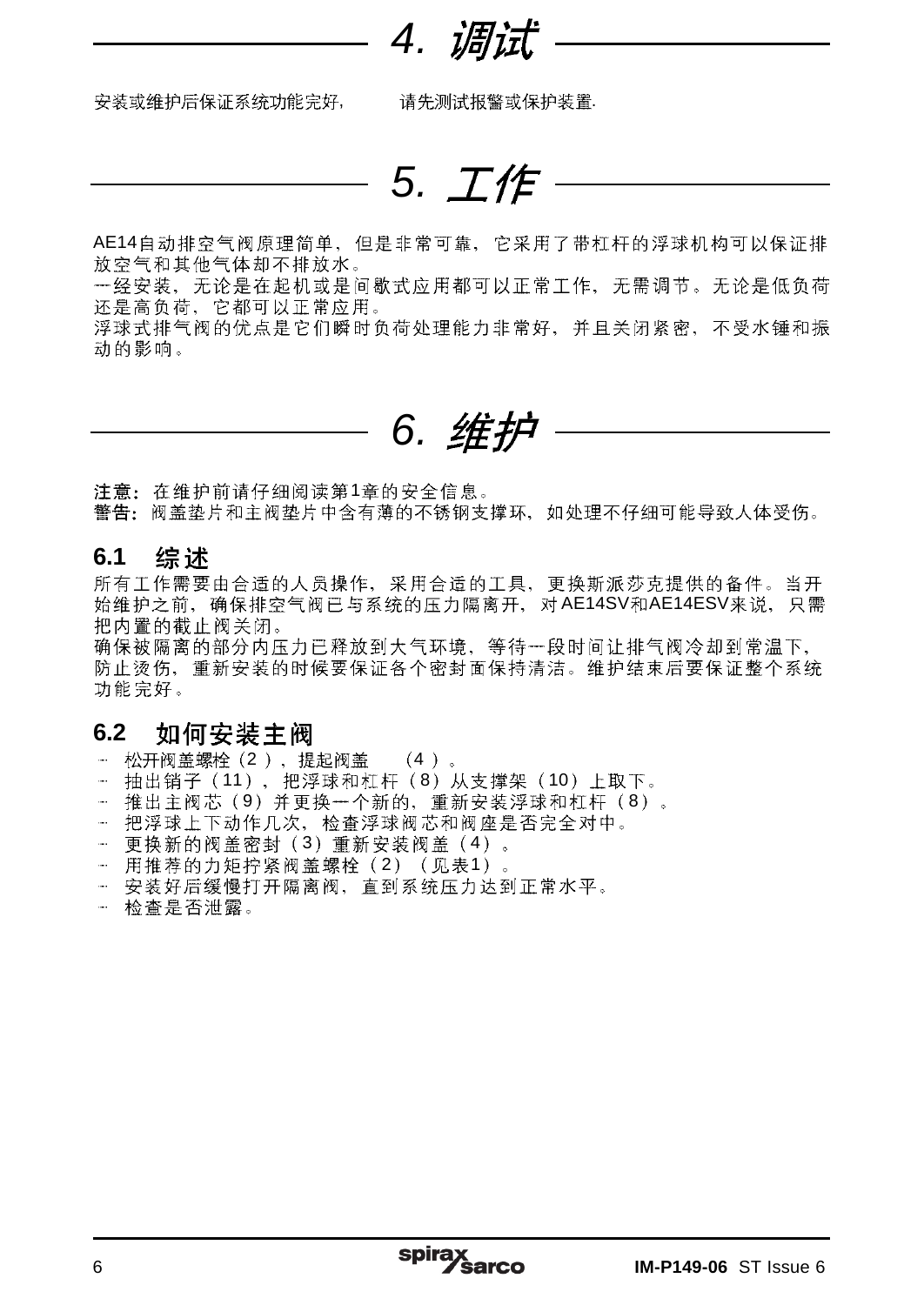# **6.3**

- 松开阀盖螺栓 (2), 提起阀盖 (4)。
- 抽出销子(11), 把浮球和杠杆(8)从支撑架(10)上取下。
- 卸掉主阀座 (5) 和垫片 (6) 。
- 更换新的并按照推荐的力矩把主阀座 (5) 重新拧紧。
- 重新安装浮球和杠杆 (8)。
- 把浮球上下动作几次,检查浮球阀芯和阀座是否完全对中。
- 更换新的阀盖密封 (3) 重新安装阀盖 (4) 。
- 用推荐的力矩拧紧阀盖螺栓 (2) (见表1).
- 安装好后缓慢打开隔离阀, 直到系统压力达到正常水平。
- 检查是否泄露。

# 6.4 如何更换截止阀组件 (AE14SV和AE14ESV):

警告: 在操作前除了关闭内置的截止阀, 并降低水位外还必须把排气阀与系统隔离开。

- 卸掉盖子 (12), 把整个截止阀组件取出。
- 更换新的截止阀组件 (12、13、14), 更换新的密封 (15)和垫片 (16), 把截 止阀组件用推荐的力矩拧紧。
- 重新调试前要确保内置的截止阀处于开的位置。



# 图3

# 表1: 推荐的力矩

| 序号           | 部件      | or<br>mm  |                      | N <sub>m</sub> | lbf ft      |
|--------------|---------|-----------|----------------------|----------------|-------------|
| $\mathbf{2}$ | 阀盖螺栓    | 17 $A/F$  | M <sub>10</sub> x 30 | $47 - 50$      | $35 - 37$   |
| 5            | 主阀阀座    | $17$ A/F  |                      | $50 - 55$      | $33 - 40$   |
| 7            | 主阀安装螺丝  | Pozidrive | $M4 \times 6$        | $2.5 - 3.0$    | $1.8 - 2.2$ |
| 12           | 禁止阀阀盖螺栓 | $21$ A/F  |                      | $30 - 35$      | 22 - 26     |